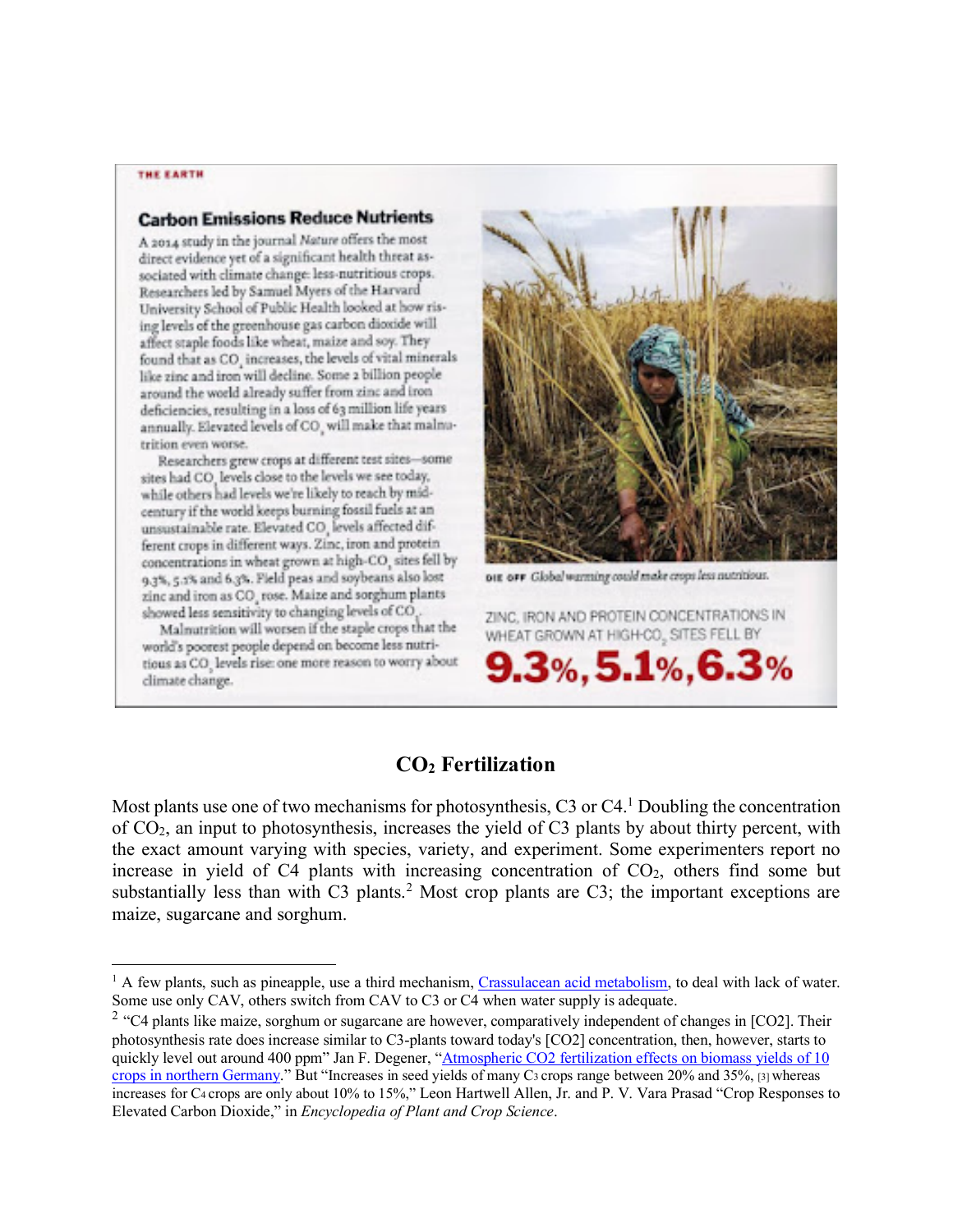Because increasing  $CO<sub>2</sub>$  concentration reduces the amount of air that a plant must pass through its leaves in order to get an adequate amount of carbon, it reduces loss of water. That effect applies to both C3 and C4 plants. Experiments on growing crops in water stressed environments show substantial increases in yield with increased  $CO<sub>2</sub>$  concentration for both C3 and C4 plants.<sup>3</sup>

CO2 fertilization is a well-established effect from both enclosed and free air experiments, used for a long time to increase yield in greenhouses. Unlike other climate effects on agriculture it depends on only the first step in the causal chain, the increase in  $CO<sub>2</sub>$  concentration.

### **And Nutrition**

The news story shown above is based on an article in *Nature*, Increasing  $CO<sub>2</sub>$  threatens human nutrition, which found that increasing  $CO<sub>2</sub>$  concentration from the ambient level, about 400 ppm when the research was done, to 546–586 ppm., reduced the concentration of zinc by 9.3% and of iron by 5.1% in wheat, with similar results for rice, field peas, soybeans and maize but not sorghum. For all except soybeans and sorghum they also found a reduction in the concentration of protein.

"Concentration" is not defined in the article but presumably means the ratio of the weight of the nutrient to the total weight of the crop.<sup>4</sup> The increase in yield is not reported in the article but can be found from other sources that used similar  $CO<sub>2</sub>$  increases. If the concentration of zinc declines by 9.3% and of iron by 5.1% while the amount of wheat produced per acre increases by 17%, as suggested by one source,<sup>5</sup> the amount of zinc produced per acre increases by about  $8\%$ , of iron by about 12%. For rice as well, but not for maize, nutrient concentration falls but nutrient yield rises.

That raises a question that the authors of the article do not consider: Is the constraint on nutrition how much food people want to eat or how much food is available, the size of the human stomach or the productivity of the fields? If people are sufficiently poor or food sufficiently expensive, we would expect an increase in yield to result in an increase in how much they eat. If they are sufficiently rich or food sufficiently cheap, we would expect it to produce a decrease in how much they plant. That suggests that nutrient concentration should be more relevant in richer countries, nutrient yield in poorer.

The global distribution of the disease burden of IDA [iron deficiency anemia] is heavily concentrated in Africa and WHO region Southeast Asia-D (table 1). These regions bear 71% of the global mortality burden and 65% of the DALYs lost. By contrast, the DALYs lost to IDA in North America and Cuba amount to 1.4% of the global total.<sup>6</sup>

<sup>&</sup>lt;sup>3</sup> Elevated atmospheric [CO2 ] can dramatically increase wheat yields in semi-arid environments and buffer against heat waves, Fitzgerald et. al., Glob Chang Biol. 2016 Jun;22(6):2269-84.

<sup>4</sup> Another article by some of the same authors reported the ratio of nutrients to calories: "we believe the simplest approach is to model diets that are unchanged with respect to calories and composition."

<sup>&</sup>lt;sup>5</sup> Jan F. Degener, "Atmospheric CO2 fertilization effects on biomass yields of 10 crops in northern Germany, used a concentration increase from 390 to 540, slightly less than the article's increase, and found a yield increase for wheat of 17%. Another article reported an increase in yield for rice with doubling of CO2 concentration as 44%, on the high end of estimates for wheat, which suggests at least 17% for the article's increase.

Sorghum is a C4 plant, so its yield may not increase with increased CO2. But its nutrient concentration does not change significantly with increased CO2, slightly lower for zinc, slightly higher for iron, in both cases with zero well within the uncertainty range.

<sup>&</sup>lt;sup>6</sup> Iron deficiency: global prevalence and consequences, Rebecca J Stoltzfus, Food Nutr Bull. 2003 Dec;24(4 Suppl):S99-103.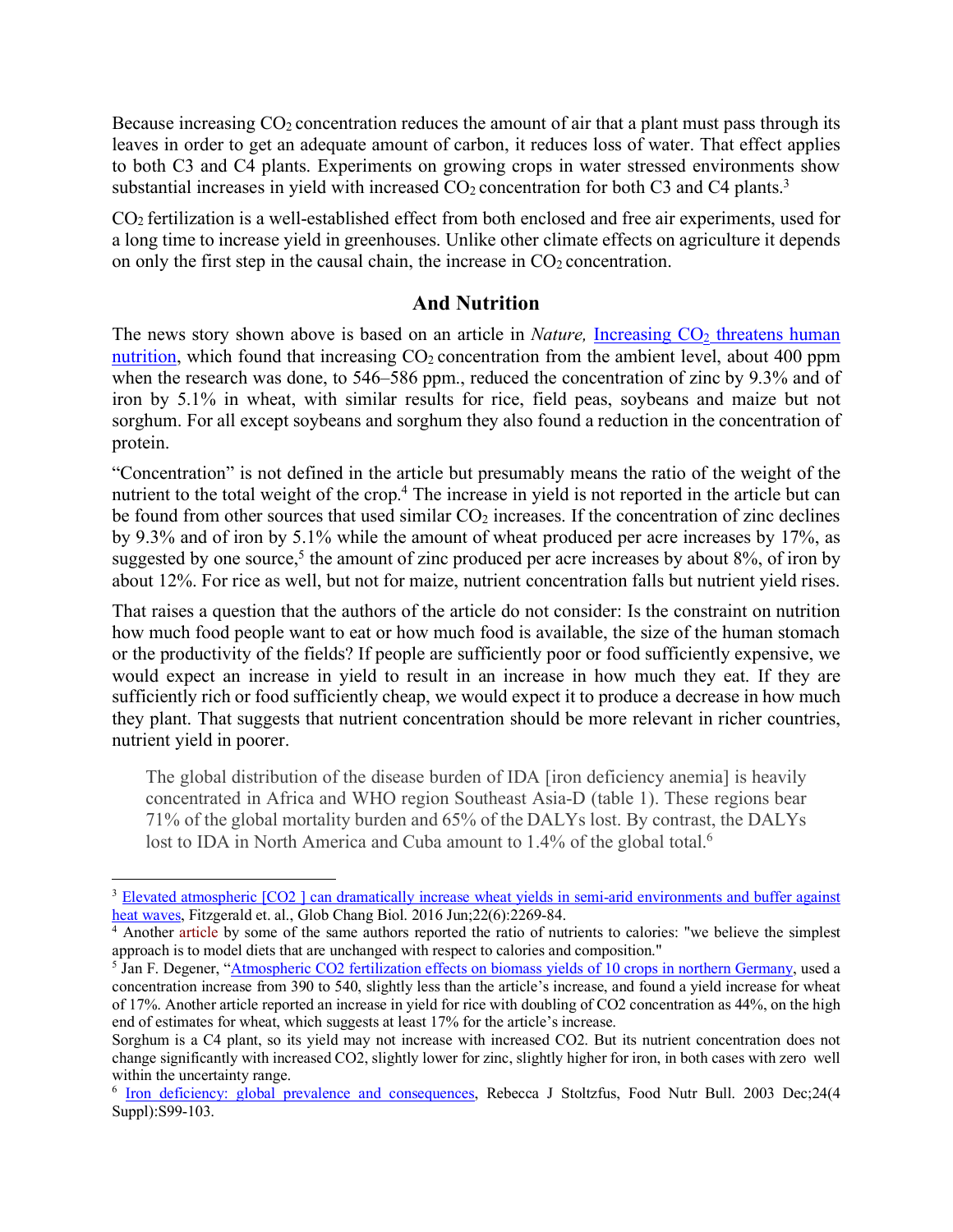The percentage of the national population at risk for low zinc intake ranges from 1%– 13% in countries of Europe and North America to 68%–95% in South and Southeast Asia, Africa, and the Eastern Mediterranean regions, …7

The quotes imply that iron and zinc deficiencies are a problem primarily in poor countries. The source of the second quote also gives calorie intake per capita by region; it ranges from 3546 in the U.S. and Canada down to 2351 in South Asia and 2203 in Sub-Saharan Africa. The less people eat, the more likely it is that amount of food available is an important constraint. Increasing  $CO<sub>2</sub>$ makes nutrition worse for some people, better for others; it would take more information than I have, probably more than exists, to know which group is larger.

All of this is for the world as it now is. Many who regard climate change as a serious threat to human welfare expect one of its effects to be a serious worsening of the food supply. If so, more people in the future will find their nutrition constrained by the availability of food, hence will be benefitted, not harmed, by changes that decrease nutrient concentration but increase nutrient yield.

# **Reducing the Problem**

The article reports figures not only for crop species but for crop varieties. All the varieties of wheat tested had lower concentrations of zinc and iron with  $CO<sub>2</sub>$  fertilization, although the amount of the reduction varied substantially, but another source reported an increase in iron concentration in one variety.8 Some varieties of rice reverse the effect for zinc and, in one case, for iron.

Such differences between cultivars suggest a basis for breeding rice cultivars whose micronutrient levels are less vulnerable to increasing  $[CO<sub>2</sub>]$ . Similar effects may occur in other crops, given that the statistical power of many of our other inter- cultivar tests was limited by sample size. We note, however, that such breeding programmes will not be a panacea for many reasons including the affordability of improved seeds and the numerous criteria used by farmers in making planting decisions that include taste, tradition, marketability, growing requirements and yield.<sup>9</sup>

The article does not discuss differences in yield among different varieties, but other sources do. As CO2 concentration increases farmers can be expected to adjust their choice of varieties accordingly, shifting where practical to those with the highest yields under the new conditions. If nutrient concentration turns out to be an issue that consumers care about, they can be expected to take that into account as well. It follows that the results of articles like this should be taken as a

 <sup>7</sup> Kenneth H. Brown, Sara E. Wuehler, and Jan M. Peerson, "The importance of zinc in human nutrition and estimation of the global prevalence of zinc deficiency, *Food and Nutrition Bulletin*, vol. 22, no. 2 © 2001, The United Nations University.

<sup>&</sup>lt;sup>8</sup> Rafael Martínez-Carrasco et. al., Action of elevated CO2 and high temperatures on the mineral chemical composition of two varieties of wheat , Agrochimica -Pisa- · September 2000. The variety, Rinconada, has a lower concentration of iron than Alcazar, the other variety tested, at both CO2 concentrations. Both varieties have higher concentrations of iron when grown at a temperature 4° higher, however.

<sup>9</sup> The information on varieties is Figure 2. Both it and the quote are on page 141 of Nature, vol. 5510, 5 June 2014. Additional information on variation in CO2 effect on yield and nutrients in varieties of beans and soybeans is found in Soares J et. al. Growth and Nutritional Responses of Bean and Soybean Genotypes to Elevated CO<sub>2</sub> in a Controlled Environment. *Plants (Basel)*. 2019;8(11):465. 2019 Oct 30.